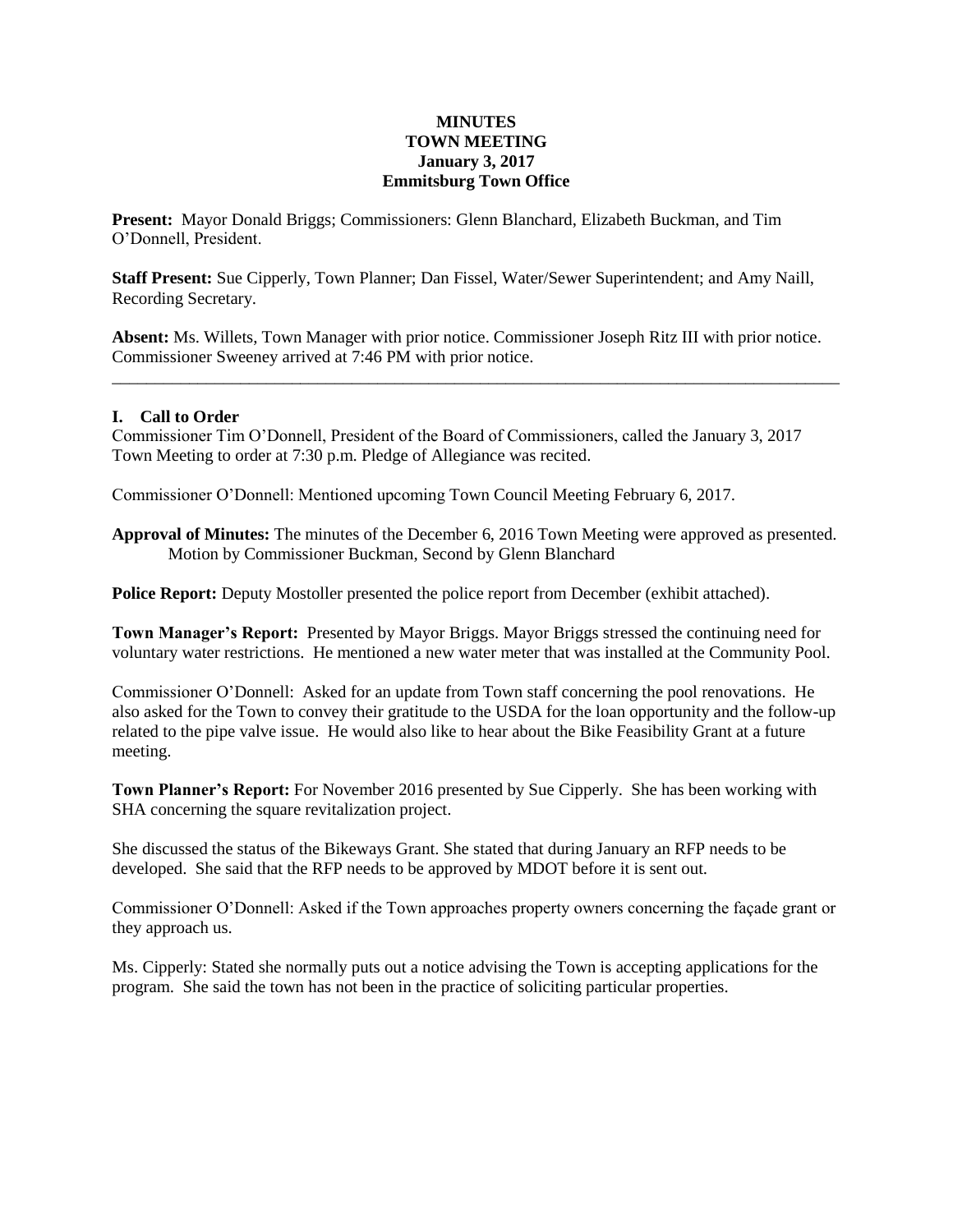## **Commissioner Comments:**

Commissioner O'Donnell: He thanked the Town Staff for painting the fire hydrants. He mentioned a resident having concerns related to the brightness of the lights in Brookfield.

Commissioner Sweeney: Mentioned February is "Make a difference Month" for the Emmitsburg Lions Club. They would like to set up collection boxes for hats, coats, scarves and gloves. They would be distributed at the Emmitsburg Elementary School at the end of February. He would like to have a collection box on the second floor near the library.

Ms. Cipperly: Said Frederick County would need to be asked and she would check into it.

#### **Mayor's Comments:**

He mentioned Jim Click and thanked him for his volunteer work with the Vigilant Hose Company. He mentioned a fire on East Main Street, just before Christmas. He said the family was displaced from their home, but the churches in the area were able to donate \$1,000.00 to get the family on their feet.

He would like to have a meeting in the early spring with SHA concerning the square project.

He mentioned it was the first day for the newly hired Town Clerk, Madeline Shaw. He mentioned her husband is employed at FEMA. Also that she is close to getting her degree at the University of Maryland.

#### **Administrative Business:**

Mayor Briggs mentioned that Gary Casteel would like to do a statue of John Armstrong, the maker of the Kentucky long rifle. He would like to have a display of the long rifles somewhere in the area. He said they were trying to find a location and the Route 15 Visitor Center was chosen. That will take place this spring. Mr. Casteel will also have an operating sculpture studio located there.

The Mayor mentioned that Mr. Casteel would like to do a Civil War Memorial in this area. He and the landowner have agreed in a letter of intent to locate it on the east side of Town on a 200 acre property. The Mayor feels that it could potentially launch commercial development on that side of Town. Mr. Casteel feels it could bring a million visitors to the Emmitsburg Area.

Ms. Cipperly: Said she spoke to Mr. Casteel and he has a draft agreement with the landowner but it still needs negotiated. Ms. Cipperly is going to contact the landowner with a letter detailing the steps that would be involved in the project.

Commissioner O'Donnell: Asked Ms. Cipperly if an email could be sent to the Commissioners with an overview of the project.

Ms. Cipperly: Said she would do that.

Commissioner O'Donnell: Would like to follow-up with Ms. Cipperly concerning the cycling groups that have previously used the pavilions.

#### **Consent Agenda** – no items

**Treasurer's Report:** Presented by Commissioner Blanchard. He reported the December 2016 cash activity. (Exhibit attached).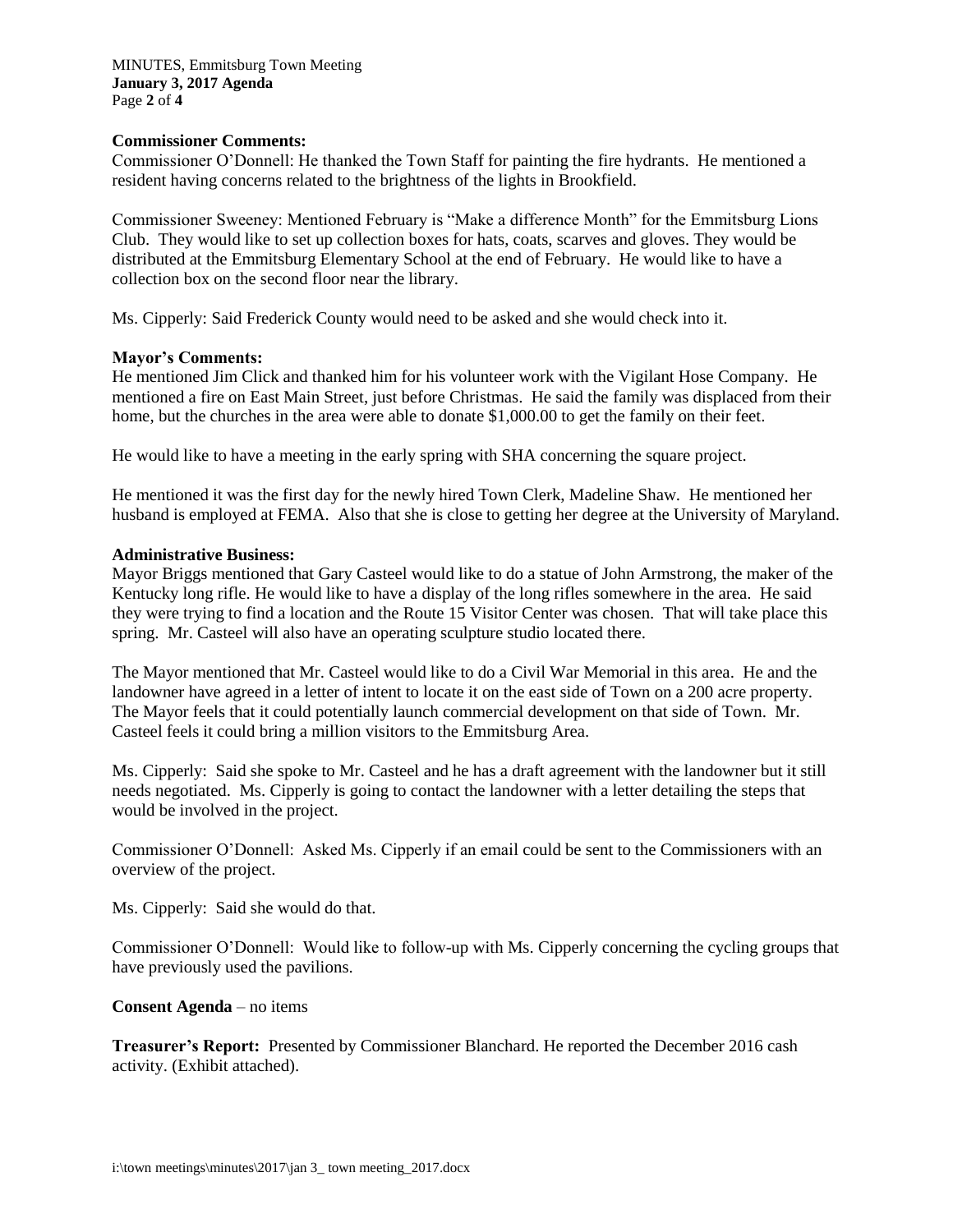## **II. Agenda Items**

# **New technology for Rainbow Lake and water plant – Presentation by Staff and Kershner Environmental Technologies.**

The power point presentation was made by Bill Kramer, District Sales Engineer for Kershner Environmental Services, LLC. Mr. Kershner presented a proposal from LG Sonic concerning an ultrasonic algae control system. He went on to explain this is technology to destroy algae with ultrasonic soundwaves. He said this is a very effective way to destroy algae in the water supply.

He explained that the E-line system or Chameleon system with two transmitters would be appropriate for the Town. The controls would be on the shore of the lake and the transmitters are located on the lake. The company would do a twelve month study before the algae gets blooming.

The cost would be \$2,900.00 per month. This amount could vary if solar is used. The Town of Emmitsburg would own the units. The cost of web monitoring and maintenance is \$1,250.00 a year. The company would set up criteria for success before the Town agreed to spend a dime. If the system does not meet the targets we would refund the Town \$15,000.00.

The Cameleon system does not have an on board data system. We could do the buoy system if needed, one unit would suffice. The buoy would probably be about \$5,000.00 a month.

Commissioner Sweeney: Would this eliminate a clarifier?

Mr. Fissel: No. this would likely reduce the size of the clarifier because you would not have the algae to remove. We are hoping this system would reduce algae treatments that we perform, filter runs, and overtime. It should be of great benefit.

Commissioner O'Donnell: You are endorsing this product based on the dollar price?

Mr. Fissel: Correct.

Commissioner Sweeney: How quickly can this be installed?

Mr. Kramer: This should be installed by the springtime ahead of the algae bloom.

Commissioner O'Donnell: Would you have a hard wire or solar preference?

Mr. Fissel: Solar is preferred. There is a high power line running by the lake. This would add about \$10,000.00 to the cost of the project.

Commissioner O'Donnell: Asked about the buoy system vs. the E-Line system, any recommendation?

Mr. Fissel: We were talking about the buoys, but if the E-Line will handle the job that would be fine.